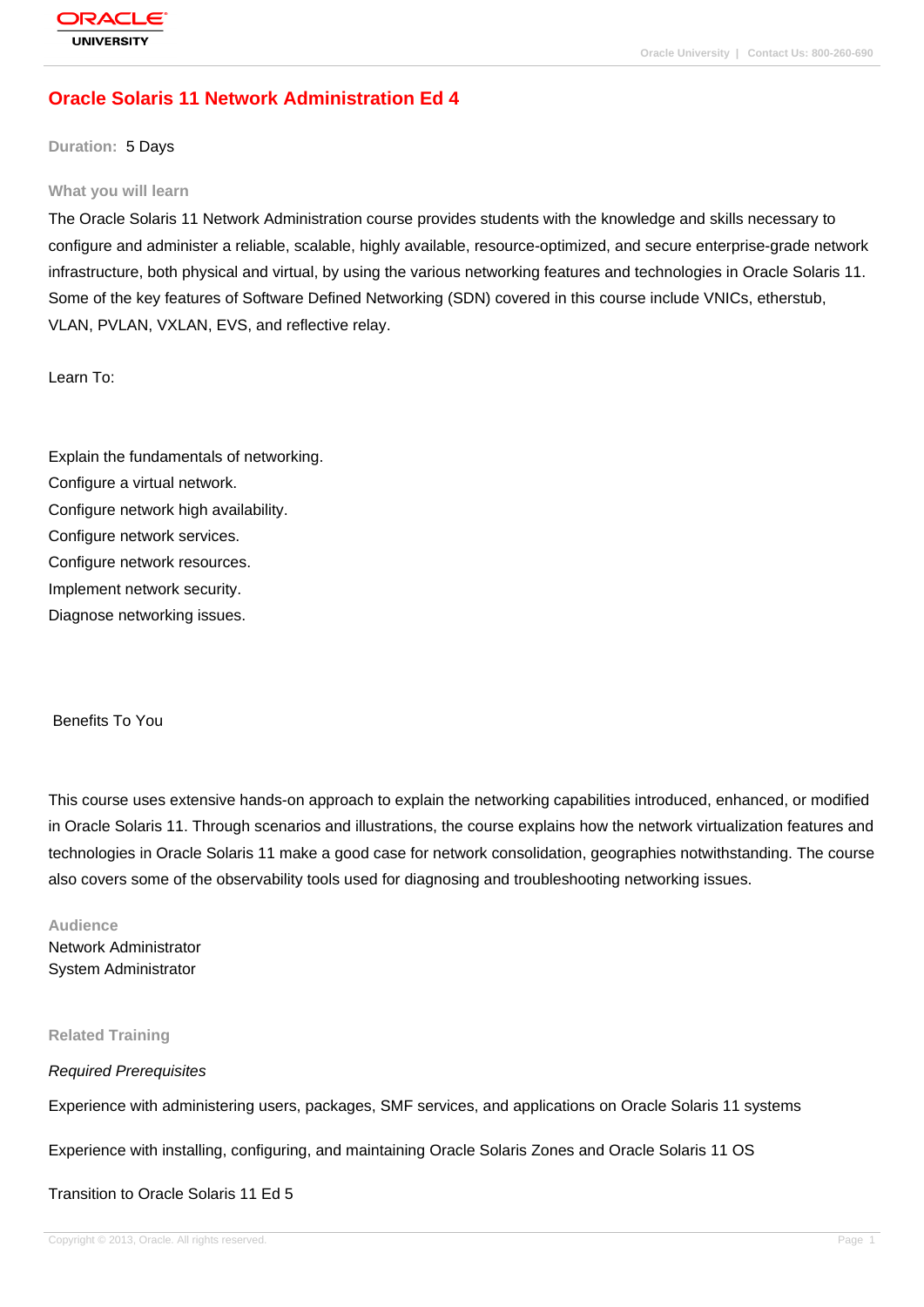## Suggested Prerequisites

Oracle Solaris 11 Advanced System Administration

Oracle Solaris 11 Advanced System Administration Ed 5

Oracle Solaris 11 Advanced System Administration Ed 6 NEW

Oracle Solaris 11 System Administration Ed 5

Oracle Solaris 11 System Administration Ed 6

#### **Course Objectives**

Explain the fundamentals of networking

Configure a virtual network

Configure network high availability

Manage network services

Configure network resources

Implement network security

Diagnose networking issues

#### **Course Topics**

# **Introduction to the course**

**Overview** Course Goals Course Agenda Introductions Your Learning Center

#### **Networking Fundamentals**

Explain the fundamentals of networking Describe the network stack and the key networking features in Oracle Solaris 11 Explain the role of profile-based configuration in configuring networks in Oracle Solaris 11 Describe the commands to configure and administer networks in Oracle Solaris 11

### **Configuring a Virtual Network**

Explain network virtualization Configure a virtual network Configure a virtual network using Virtual LAN (VLAN) and Private VLAN (PVLAN) Configure a virtual network using Virtual eXtensible LAN (VXLAN) Configure Elastic Virtual Switch (EVS)